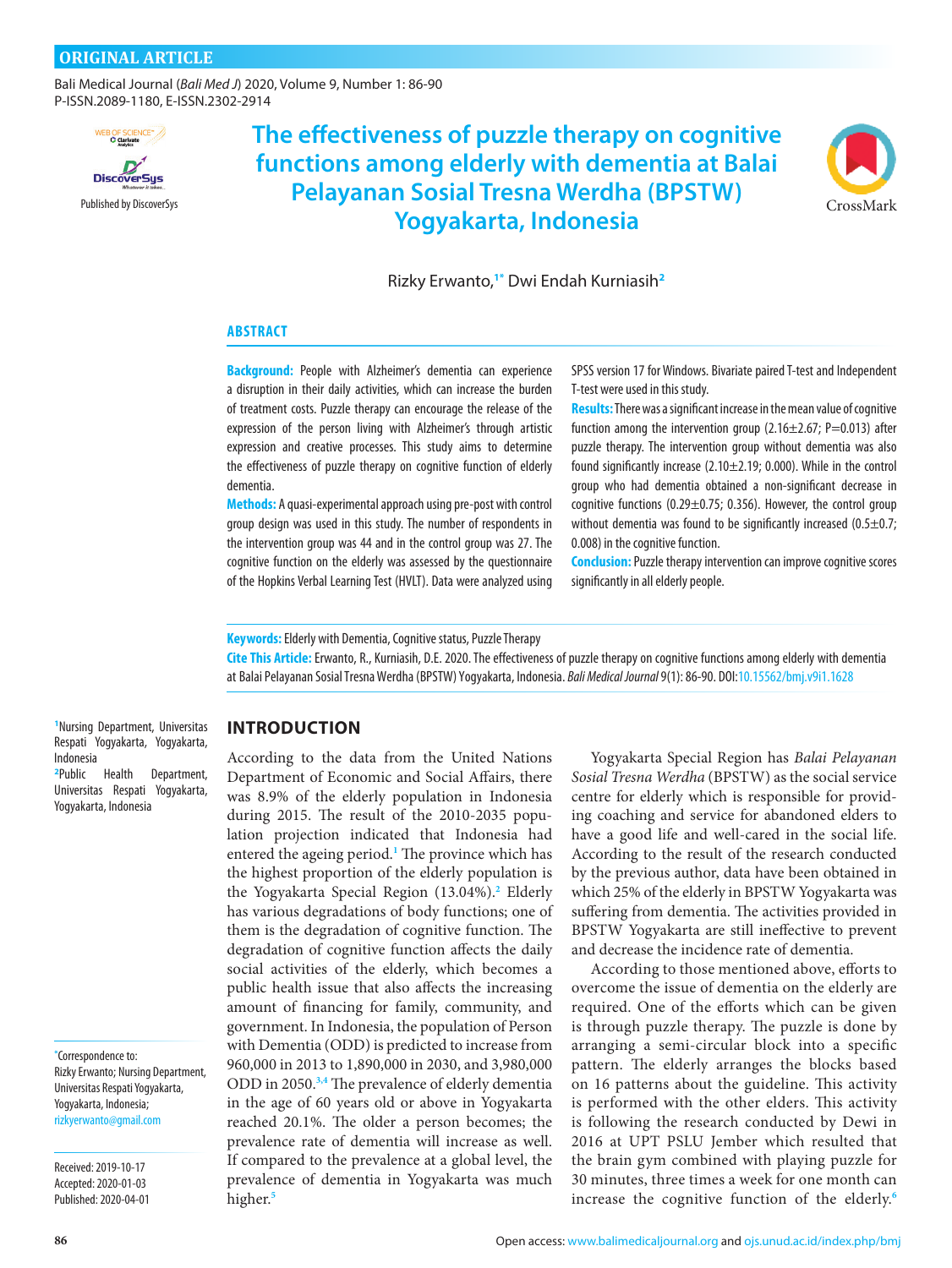The elderly who conduct a reminiscence therapy by playing puzzle from the pieces of old photos can increase the cognitive and verbal skills of the dementia patient.**[7](#page-4-0)** The activity of crossword puzzle which performed in the afternoon can improve the intellectual function on someone with dementia.**[8](#page-4-0)**

Based on those as mentioned earlier, this study aims to evaluate the effectiveness of puzzle therapy on cognitive functions among the elderly with dementia at Balai Pelayanan Sosial Tresna Werdha (BPSTW) Yogyakarta, Indonesia

## **METHODS**

A quasi-experimental study which uses the pre and post with control group design to discover the effectiveness of puzzle therapy on the cognitive function of the elderly with dementia was conducted. The research was performed in BPSTW Yogyakarta, which consisted of Budi Luhur and Abiyoso Units. The data were collected for 1 month.

The elderly in BPSTW Yogyakarta who fulfilled the study criteria namely aged > 60 years old, willing to become the research subject by using informed consent, being present at the time of the study, and do not have mental disorder were made as to the sample in this research. The quota sampling was

#### **Table 1 Baseline characteristics of respondents at BPSTW Yogyakarta in June 2019**

**Parameters Intervention Group (n=44) Control Group (n=27) n % n % Age (Years)** 60–74 22 50 21 77.8 75–90 22 50 6 22.2 **Sex** Male 19 43.2 10 37 Female 25 56.8 17 63 **Education Level** No Education 15 34.1 12 44.4 Elementary School 12 27.3 9 33.3 Junior High School 7 15.9 2 7.4 Senior High School 6 13.6 2 7.4 Diploma 2 4.5 1 3.7 Bachelor Degree 0 0 0 1 3.7 Master Degree 1 2.3 0 0 Doctoral Degree 1 2.3 0 0 **Cognitive Status** Dementia 13 29.5 7 25.9 Without Dementia  $31$  70.5 20 74.1

used as the sampling technique by keep referring to the criteria of the research sample.

The researcher divided the sample into two groups, namely the intervention group (44 respondents) and control group (27 respondents). The intervention group consisted of 13 respondents who have dementia and 31 respondents without dementia, while the control group consisted of 7 respondents who have dementia and 20 respondents without dementia.

The researcher measured the cognitive function on the elderly by using the questionnaire of the Hopkins Verbal Learning Test (HVLT). The researcher collected the data of elderly by mentioning 36 words; then, the respondents repeated some of those words. The researcher recorded the correct answers then summed the total score of correct answers. If the overall score is between 0-18, thus, the elderly has memory disorder or dementia, and if the score is between 18-13; it means that the elderly has no memory disorder or dementia. After the data of the elderly with dementia have been acquired, the researcher gave intervention with puzzle therapy by arranging blocks according to the sample images, which consist of 16 models. The intervention was given three times a week for one month. After the intervention was provided, the researcher collected the posttest data of the cognitive function of the elderly with dementia by using the HVLT instrument.

The univariate analysis was performed to describe every variable being studied separately by creating the frequency table for each variable. The age, sex, education, and cognitive status of the elderly were the studied variables. The researcher used Shapiro-Wilk's normality test in which  $> 0.05$  p-value has been acquired (data distributed normally). The researcher used bivariate tests such as paired t-test and independent t-test because the entire data were distributed normally that processed by using SPSS version 17 for Windows software.

# **RESULTS**

About 50% of respondents in the intervention group are elderly (60-74 years old), 56.8% of them are female, 34.1% did not acquire education, and 70.5% do not have dementia. In the control group, 77.8% of respondents are elderly (60-74 years old), 63% of them are female, 44% did not acquire education, and 74% do not have dementia (Table 1).

The score of the cognitive function of the elderly in the intervention group has increased. On the elderly with dementia, the score increase was 2.16, while the score increase for the elderly without dementia was 2.10. The result of the paired t-test indicated 0.013 of the p-value (the group of elderly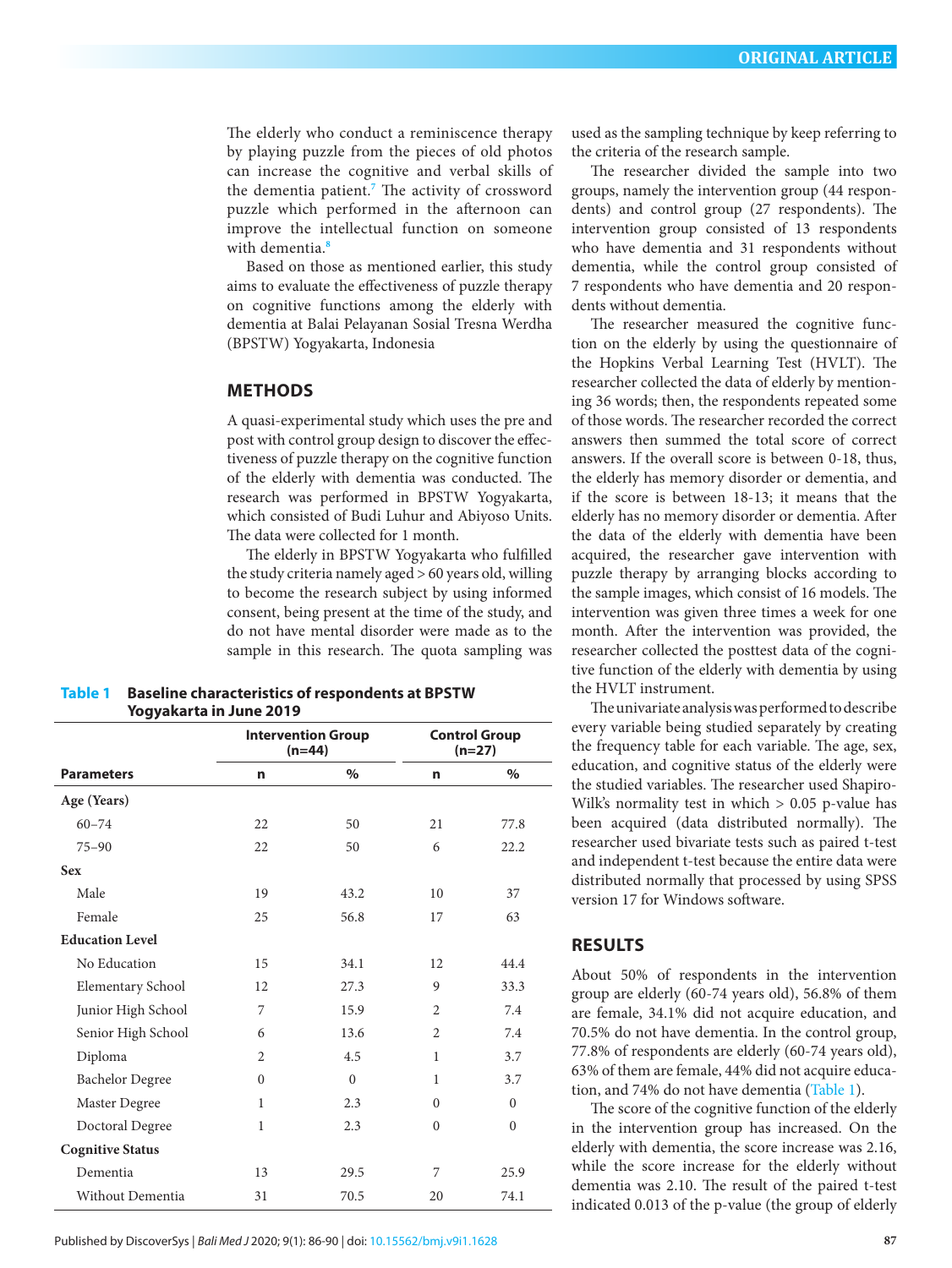| <b>Cognitive status</b>   |          | <b>Mean</b> | <b>SD</b> | P-value |
|---------------------------|----------|-------------|-----------|---------|
| Dementia $(n=13)$         | Pretest  | 8.46        | 3.526     | 0.013   |
|                           | Posttest | 10.62       | 4.538     |         |
| Without Dementia (n=31)   | Pretest  | 19.87       | 4.849     | 0.000   |
|                           | Posttest | 21.97       | 5.313     |         |
| Dementia $(n=7)$          | Pretest  | 7.86        | 3.532     | 0.356   |
|                           | Posttest | 7.57        | 3.599     |         |
| Without Dementia $(n=20)$ | Pretest  | 20.70       | 6.424     | 0.008   |
|                           | Posttest | 21.20       | 6.614     |         |
|                           |          |             |           |         |

#### **Table 2 The effectiveness of the puzzle therapy intervention toward the cognitive function among the elderly at BPSTW Yogyakarta**

| Table 3 The disparity of cognitive status among the elderly after interventions between |
|-----------------------------------------------------------------------------------------|
| groups                                                                                  |

| <b>Cognitive status</b> | Group                 | Mean disparity ( $CI = 95\%$ ) | P-value |
|-------------------------|-----------------------|--------------------------------|---------|
| Dementia                | Intervention $(n=13)$ | 3.044                          | 0.144   |
|                         | Control $(n=7)$       |                                |         |
| Without Dementia        | Intervention $(n=31)$ | 0.768                          | 0.649   |
|                         | Control $(n=20)$      |                                |         |

with dementia) and 0.000 of the p-value (the group of elderly without dementia). In the control group, the score of the elderly with dementia has decreased by 0.29, while the score of the elderly without dementia has increased by 0.19. The result of Paired t-test indicated 0.356 of the p-value (the group of elderly with dementia) and 0.008 of the p-value (the group of elderly without dementia) (Table 2).

The result of independent t-test showed  $0.144$  ( $> 0.05$ ) of the p-value for a cognitive score after the group of elderly with dementia were provided with the intervention, while 0.694 (> 0.05) of the p-value for a cognitive score after the group of elderly without dementia were provided with the intervention (Table 3).

## **DISCUSSION**

Statistically, puzzle therapy intervention was sufficient to improve cognitive on every elderly, both the elderly with and without dementia (p-value < 0.05). However, if seen from the score increase of mean value in the pre and post-intervention; the score of elderly with dementia experienced a higher increase compared to the elderly without dementia. Theoretically, the intervention on elderly with dementia will be hard to conduct because these people are the vulnerable population whom their activities are restricted.**[9,10](#page-4-0)** However, in this research, the elderly with dementia have a higher disparity of mean value (0.06) compared to the elderly without dementia. This condition occurred

because the intervention of puzzle therapy was easy to be done by the elderly with dementia, unlike the previous study which showed that jigsaw puzzles were solely used to improve the visuospatial cognition on the elderly without dementia.**[11](#page-4-0)** The elderly with dementia tend to be passive in following the activity provided by BPSTW. Therefore, the researcher visited the elderly in each homestead. During the activity of playing puzzle, the elderly seemed enthusiast and passionate in following the activity toward the end.

The part of the human brain has two hemispheres or separated lobes, namely right and left brains which have different functions. The left brain plays a role in thoughts and logics, while the right brain manages creativity, intuition, and emotion. A puzzle is functioned to train both parts of the brain. When someone is practicing with a jigsaw puzzle, thus, both brain functions will be exercised. The continuous activities of the brain cause the brain cells to be trained while improving the efficiency and capacity of brain cells. Mc Arthur expressed that individuals who perform jigsaw puzzle have a longer life, and the risk of memory loss on the elderly with Alzheimer will decrease. Imagining a picture will improve the focus and participation of an individual. The brain produces a chemical substance named dopamine which used in the memory and learning process. The production of dopamine will increase when an individual is solving a puzzle. Arranging puzzle can improve awareness, concentration, and creativity. In addition,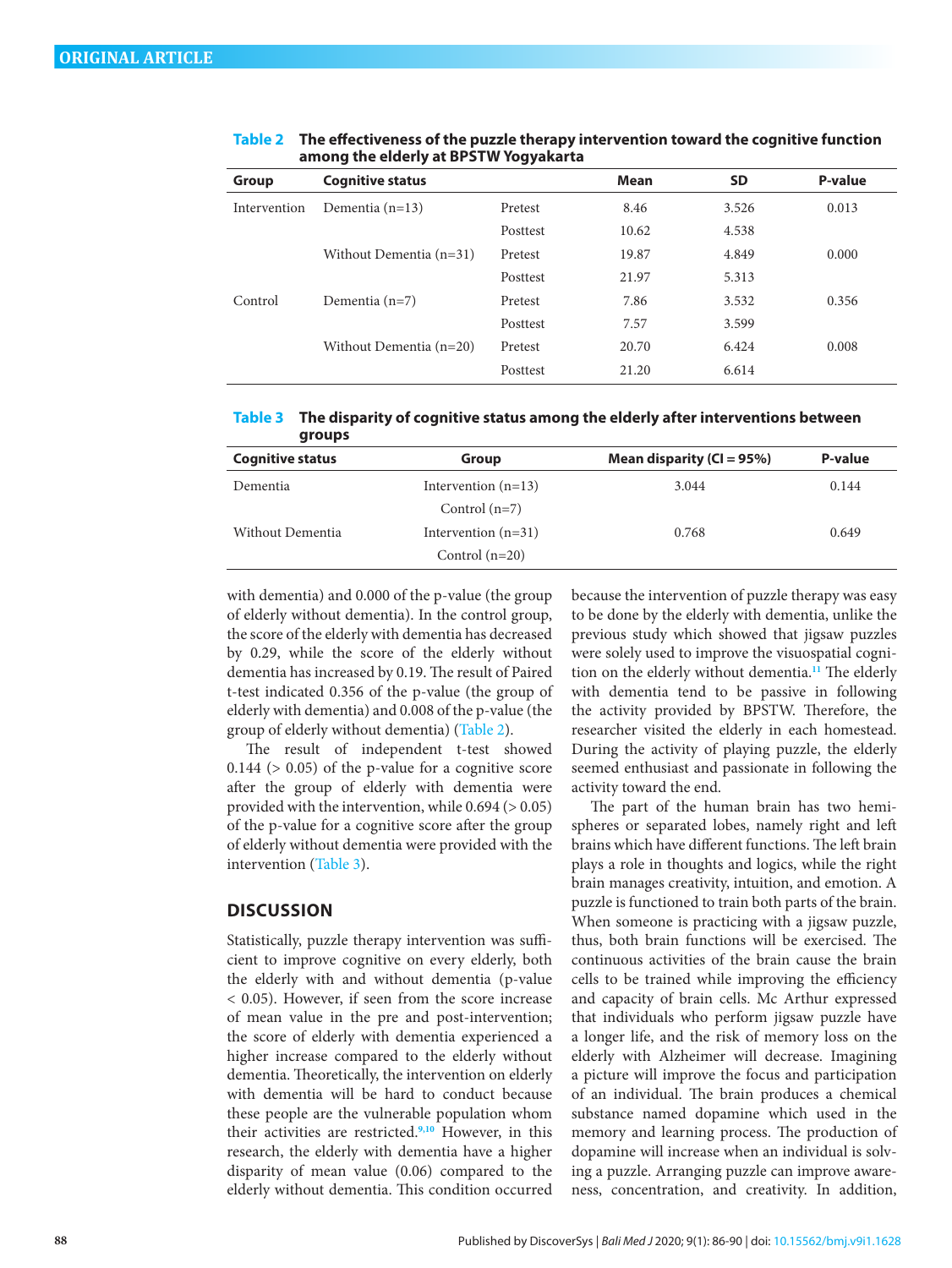continually looking at images can help the visualization process beneficial for physical or mental activities. This condition also affects physical health by lowering the respiratory rate, heart rate, and blood pressure. A jigsaw puzzle is similar to the meditation, which generates tranquillity toward the mind if being conducted regularly that will also sharp the memory and concentration.**[11](#page-4-0)**

According to the statistical result of paired t-test, there was no significant difference between the means of cognitive scores in pre and posttests conducted toward the elderly with dementia  $(p$ -value  $> 0.05$ ). According to the posttest result, the cognitive score on the elderly with dementia has decreased by 0.29. The cognitive score of the elderly with dementia will continue to decline if they are not provided with a puzzle therapy intervention. The elderly with dementia will feel closed in their rooms, rarely participating in the activities in BPSTW and rarely socializing with other elders, although, elderly with dementia have to conduct physical activities such as strength, balance, mobility training while also doing their daily activities.**[12](#page-4-0)** Physical activity is a non-pharmacological intervention to prevent cognitive degradation and neurodegenerative disease in the elderly.**[13](#page-4-0)** The physical activity conducted routinely for 8 weeks could also significantly reduce the level of malondialdehyde (MDA). MDA will inhibit the development of free radicals within the body; thus, the health and quality of life can be improved.**[14](#page-4-0)**

The result was different with the control group that consisted of non-dementia respondents. There was a significant difference in the cognitive scores in pre and post-tests (p-value  $< 0.05$ ) and the cognitive score has increased by 0.19. This condition occurred because in BPSTW, routine activities such as morning exercises, singing, skill development, and spiritual coaching have been organized. The elderly without dementia are actively and routinely participating in these activities. Therefore, although the elderly have not conducted puzzle therapy, the cognitive score was still increased. However, the score improvement is still lower than the group of elderly who follow the puzzle therapy intervention.

According to the result of the statistical test by using independent t-test, it has been acquired that there was no difference in cognitive scores between the elderly (with or without dementia) after the interventions of puzzle therapy were performed on the intervention and control group (p-value > 0.05). It means that regardless of the puzzle therapy intervention, the cognitive status of the elderly has increased. This condition might occur because BPSTW has organized routine activities to enhance the cognitive function of the elderly. However, the

issue is, not all elderly can follow those activities, especially those who have dementia. The puzzle therapy intervention can improve the cognitive function of the elderly with dementia because this intervention is easy to conduct by the related elderly. The elderly only have to arrange 16 blocks according to the original images while also be guided by the facilitator. According to the previous study, the elderly have the perception of adequate time in arranging 24 pairs of jigsaw puzzle while the younger can arrange 54 pairs of the puzzle in a sufficient time.**[15](#page-4-0)**

The intervention of puzzle therapy is expected to be implemented as a routine activity in BPSTW. The knowledge and skills of the nurse or the caregiver regarding dementia are crucial in improving the cognitive status of the elderly. However, BPSTW is still lacking in providing the training for the caregiver or the nurse regarding the treatment for the elderly with dementia. The previous study explained that a train-the-trainer model could be used to give education and knowledge to the professionals in the primary health service. This program generates positive impacts on knowledge, attitude, even practices in the treatment of patients with dementia.**[16](#page-4-0)**

# **CONCLUSION**

Puzzle therapy was effective in improving the cognitive function of the elderly with dementia. The elderly with dementia will continue to experience the degradation of cognitive function progressively if they do not participate in the activities held by BPSTW. The elderly with dementia who participate in routine activities of BPSTW will experience the increase of cognitive score. The puzzle therapy intervention helps the improvement of cognitive function on the elderly in BPSTW. The puzzle therapy intervention can be made as an additional routine activity to improve the cognitive function of the elderly in BPSTW Yogyakarta besides exercises, music therapy, spiritual therapy, and skills training.

# **CONFLICT OF INTEREST**

The authors declare that there is no conflict of interest.

#### **ETHICS CONSIDERATION**

Ethics approval has been obtained from the Ethics Committee of Universitas Respati Yogyakarta, Yogyakarta, Indonesia prior to the study being conducted.